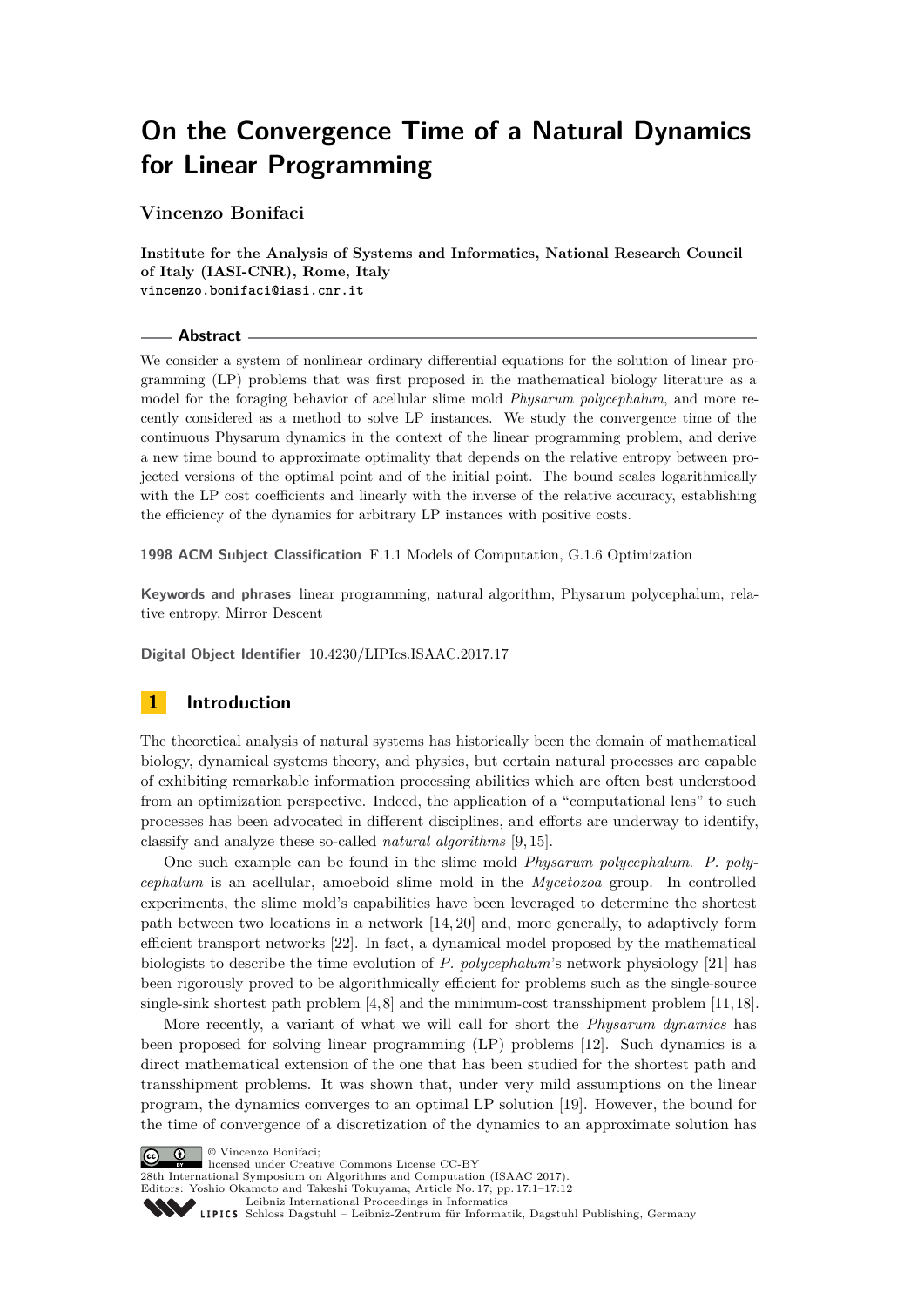#### **17:2 Convergence Time of Natural LP Dynamics**

only been proved to be polynomial when the LP cost coefficients are polynomially bounded and the constraint matrix has bounded maximum subdeterminant.

The contribution of this paper is to study the convergence time of the continuous Physarum dynamics in the context of the linear programming problem, and to derive a new time bound to approximate optimality that does not depend on the maximum subdeterminant of the constraint matrix, and depends only logarithmically on the LP costs, establishing efficiency for any LP instance with positive costs. The proof is based on convex duality and on a potential function that involves the relative entropy between the optimal and the current LP solution. The main technical novelty is represented by two ingredients: the use of a dimensionless potential function, and the explicit recognition of the crucial role played by the relative entropy function. We leave the study of a discretized version of the dynamics for future work, but it is natural to conjecture that some appropriate discretization should behave similarly to the continuous time dynamics. Indeed, several convex optimization methods can be interpreted as the discretization of an ordinary differential equation system, the solutions of which are guaranteed to converge to the set of minimizers; a well-known example is the interior point method [\[3,](#page-11-13) [13\]](#page-11-14).

There is another compelling reason to study the convergence properties of the Physarum dynamics. It has been showed that, at least when started from a feasible point, this dynamics can be interpreted as a *natural gradient descent* algorithm in a space endowed with a non-Euclidean metric obtained from an entropy-like function [\[19\]](#page-11-11). This is also the case for certain incarnations of well-known meta-algorithms, such as Mirror Descent [\[5,](#page-11-15) [16\]](#page-11-16), which are at the basis of very effective approximation algorithms for machine learning and convex optimization problems [\[2\]](#page-10-0). One can show that when the feasible LP region is the unit simplex, but independently of whether the initial point is feasible or not, the Physarum dynamics is identical to the continuous Mirror Descent dynamics of Nemirovski and Yudin [\[16\]](#page-11-16) in the metric generated by the negative entropy function. Thus, when the feasible LP region is the simplex, the dynamics can be interpreted as a Mirror Descent method in a non-Euclidean metric [\[1,](#page-10-1) [10\]](#page-11-17). However, a similar connection may not hold more generally, suggesting that the Physarum dynamics is different from any known convex optimization method. A full characterization of the meta-algorithm behind the dynamics remains open; we believe it deserves to be investigated, due to its potential to suggest a novel iterative approach to linear optimization problems.

## <span id="page-1-1"></span>**1.1 Linear programming and the Physarum dynamics**

Let *N* and *E* be two finite index sets. Given a real matrix  $\mathbf{A} \in \mathbb{R}^{N \times E}$ , a positive vector  $\mathbf{c} \in \mathbb{R}_{>0}^E$ , and a vector  $\mathbf{b} \in \mathbb{R}^N$ , we consider the linear programming problem

<span id="page-1-0"></span>
$$
\begin{aligned}\n\min \, & \, \text{cost}(\mathbf{x}) \\
\text{s.t.} \, \mathbf{A}\mathbf{x} &= \mathbf{b} \\
\mathbf{x} &\geq \mathbf{0}, \mathbf{x} \in \mathbb{R}^E\n\end{aligned} \tag{1}
$$

where  $\text{cost}(\mathbf{x}) \stackrel{\text{def}}{=} \mathbf{c}^\top \mathbf{x}$ . We assume that **A** has full rank and that a nonzero optimal solution to [\(1\)](#page-1-0) exists; uniqueness is not required. We denote by **x** <sup>∗</sup> an arbitrary optimal solution to [\(1\)](#page-1-0), and denote by opt  $\stackrel{\text{def}}{=} \text{cost}(\mathbf{x}^*)$  its value.

We describe the *(directed) Physarum dynamics* [\[4,](#page-11-6) [7,](#page-11-18) [8,](#page-11-7) [11,](#page-11-8) [18,](#page-11-9) [19,](#page-11-11) [21\]](#page-11-5) that solves [\(1\)](#page-1-0). Let  $\mathbf{x} \in \mathbb{R}_{>0}^E$  be a positive vector, and let **C** be the diagonal matrix with entries  $x_j/c_j$ , for  $j \in E$ . Let  $\mathbf{L} \stackrel{\text{def}}{=} \mathbf{ACA}^{\top}$ ; the matrix **L** is nonsingular and positive definite. Let  $\mathbf{p} \in \mathbb{R}^N$  be the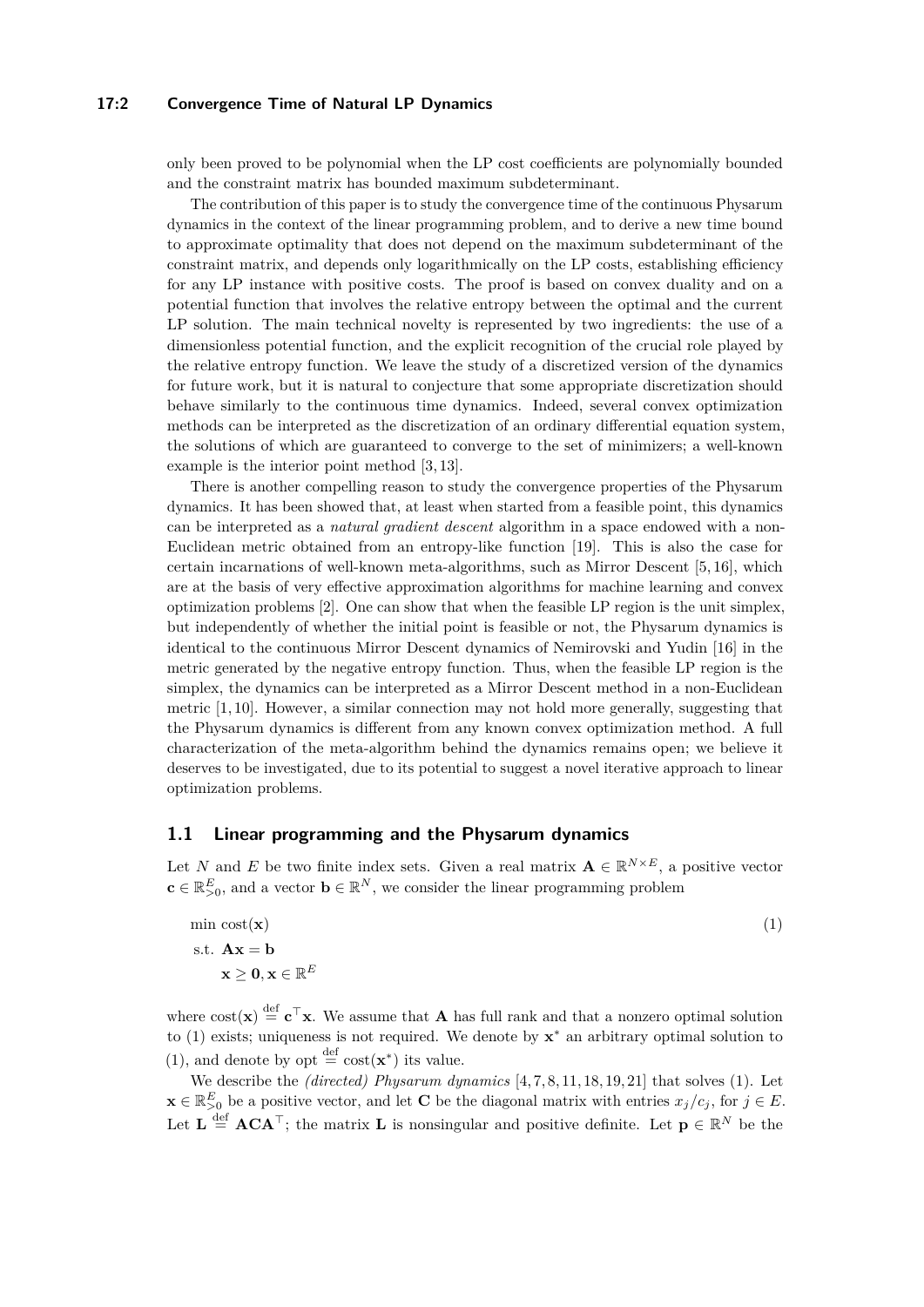unique solution to  $\mathbf{L}\mathbf{p} = \mathbf{b}$ , and let  $\mathbf{q} \stackrel{\text{def}}{=} \mathbf{C}\mathbf{A}^{\top}\mathbf{p}$ . The *Physarum dynamics* for the linear program [\(1\)](#page-1-0) is

<span id="page-2-2"></span>
$$
\dot{x}_j(t) = q_j(t) - x_j(t) \qquad \text{for all } j \in E \tag{2}
$$

over the domain  $\Omega \stackrel{\text{def}}{=} \mathbb{R}_{>0}^E$ , where we used the notation  $\dot{x}_j(t) \stackrel{\text{def}}{=} (d/dt)x_j(t)$ . In vector notation, and omitting the implicit dependency on time, the Physarum dynamics can be written as

<span id="page-2-0"></span>
$$
\dot{\mathbf{x}} = \mathbf{C} \mathbf{A}^\top \mathbf{L}^{-1} \mathbf{b} - \mathbf{x}.\tag{3}
$$

The dynamical system has an initial condition of the form  $\mathbf{x}(0) = \mathbf{s}$  for some  $\mathbf{s} \in \mathbb{R}^E_{>0}$ . Existence of a solution  $\mathbf{x}(t)$  to [\(3\)](#page-2-0) for  $t \in [0, \infty)$  has been proved by Straszak and Vishnoi [\[19,](#page-11-11) Theorem 1.1. The system [\(3\)](#page-2-0) is well-defined irrespective of whether the starting vector  $\mathbf{x}(0)$ satisfies  $\mathbf{A}\mathbf{x}(0) = \mathbf{b}$  or not; the case where it does is referred to as the *feasible start* case. In the special case where **A** is derived from the signed incidence matrix of a graph, problem [\(1\)](#page-1-0) is a *minimum-cost transshipment problem* and several of the quantities defined above have an intuitive interpretation; we refer to Section [2.2](#page-5-0) for details.

## **1.2 Our contribution**

From previous results, it is known that the solution to [\(3\)](#page-2-0) exists, and that it converges to a feasible and optimal solution of the linear program [\(1\)](#page-1-0). The known bound on the convergence time, however, depends on the largest absolute value of a subdeterminant of the constraint matrix **A**. Our main contribution is to show that, in the case of feasible start, this dependence is unnecessary, and that one can obtain a bound that only depends logarithmically on the ratio between the starting cost and the optimal cost, and on the relative entropy of the optimal solution with respect to the starting solution. More precisely, we prove the following theorem.

<span id="page-2-1"></span>**Find 1.** For a feasible initial condition  $\mathbf{s} \in \mathbb{R}^E_{>0}$ , consider the solution  $\mathbf{x}: [0, \infty) \to \Omega$ *to the Physarum dynamics* [\(3\)](#page-2-0) *with*  $\mathbf{x}(0) = \mathbf{s}$ *. Then*  $\mathbf{x}(t)$  *is a feasible solution to* [\(1\)](#page-1-0) *for any*  $t > 0$ *, and for any*  $\epsilon > 0$ *, it holds that*  $\cos(\mathbf{x}(t)) \leq (1 + \epsilon)$  *opt for all* 

$$
t \geq \frac{6}{\epsilon} \left( \ln \frac{\mathrm{cost}(\mathbf{x}(0))}{\mathrm{opt}} + \mathrm{KL}(\boldsymbol{\xi}^*, \boldsymbol{\xi}(0)) \right),
$$

*where*  $KL(\cdot, \cdot)$  *denotes the relative entropy (Kullback-Leibler divergence) between distributions,* and  $\xi_j(0) \stackrel{\text{def}}{=} c_j x_j(0) / \text{cost}(\mathbf{x}(0)), \xi_j^* \stackrel{\text{def}}{=} c_j x_j^* / \text{opt for } j \in E$ . In particular,  $\text{cost}(\mathbf{x}(t)) \leq$  $(1 + \epsilon)$ opt *for all* 

$$
t \geq \frac{6}{\epsilon} \left( 2 \ln \frac{\mathrm{cost}(\mathbf{x}(0))}{\mathrm{opt}} + \ln \mu \right),\,
$$

*where*  $\mu \stackrel{\text{def}}{=} \max_{j \in E} x_j^*/x_j(0)$ *.* 

We remark that our result applies to the continuous formulation of the dynamics, and not necessarily to its Euler discretization that has been considered, together with the continuous one, in previous papers. While we conjecture that *some* discretization may be similarly efficient as the bound in Theorem [1](#page-2-1) suggests, it may also be the case that a simple Euler discretization is insufficient to obtain such a result and that a more accurate discretization technique, such as a Runge-Kutta method, would help in this sense.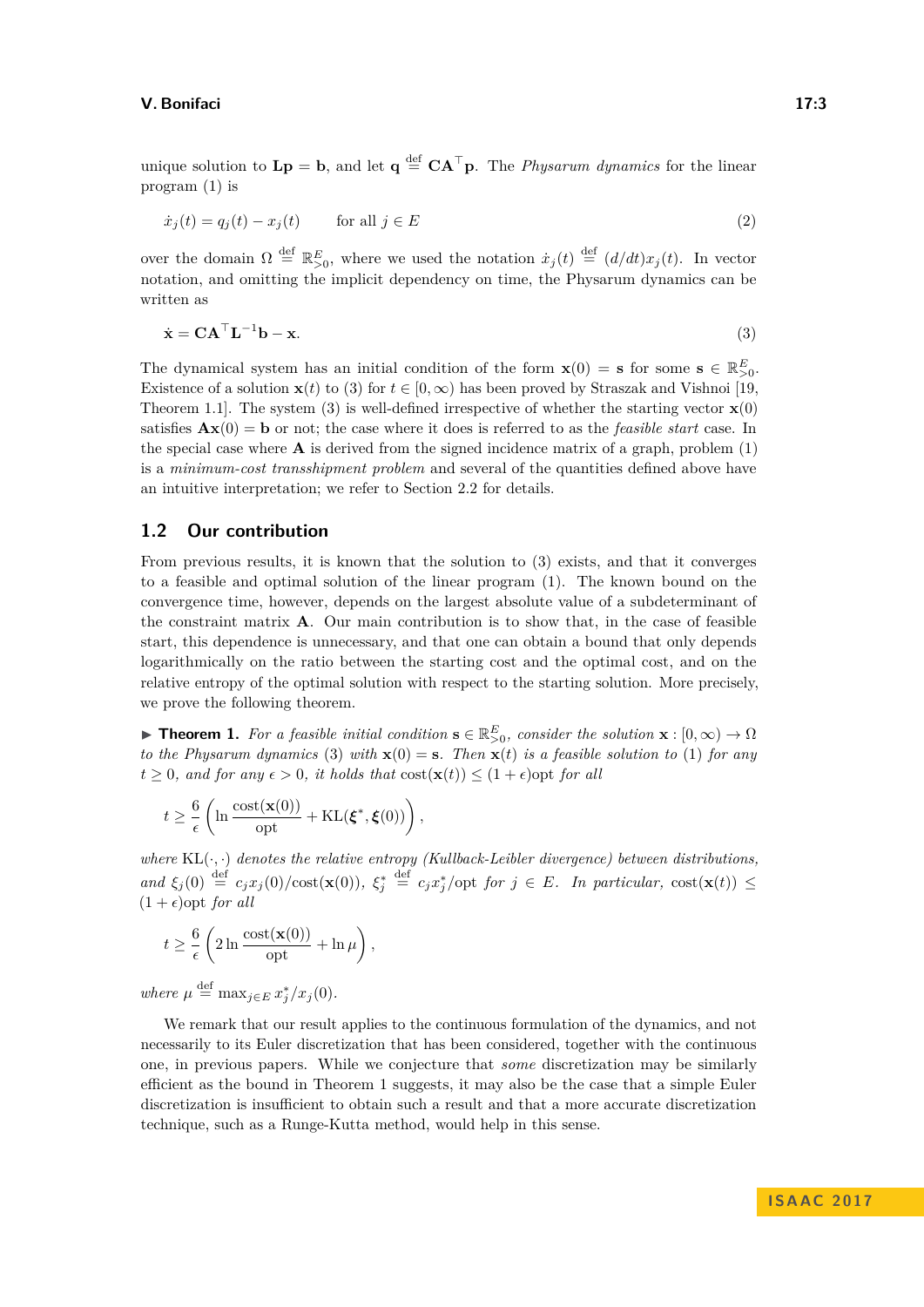## **17:4 Convergence Time of Natural LP Dynamics**

The appearance of the relative entropy term in our potential function is not an accident: it can be shown that when the feasible LP region is the unit simplex, independently of whether the dynamics is initialized with a feasible point or not, its trajectories coincide with those of the continuous Mirror Descent method of Nemirovski and Yudin [\[16\]](#page-11-16) in a metric with geometry dictated by the negative entropy function – also known as the *information geometry* metric [\[1\]](#page-10-1).

### **1.3 Related work**

An undirected variant of the Physarum dynamics has been first proposed in the mathematical biology literature by Tero, Kobayashi and Nakagaki [\[21\]](#page-11-5) as a model for the foraging physiology of the true slime mold *Physarum polycephalum*, an acellular organism that has been proved capable of solving shortest path problems effectively in laboratory experiments [\[14\]](#page-11-2). The convergence to optimality of the continuous dynamics for the shortest path problem and for its close generalization – the minimum-cost transshipment problem – has been studied analytically by Bonifaci, Mehlhorn and Varma [\[8\]](#page-11-7) and by Ito et al. [\[11\]](#page-11-8). An analysis of the convergence time of the Euler discretization of the dynamics was carried out by Becchetti et al. [\[4\]](#page-11-6) for the shortest path problem, and by Straszak and Vishnoi [\[18\]](#page-11-9) for the minimum-cost transshipment problem. In summary, these works proved that the Physarum dynamics yields a polynomial-time approximation scheme to the shortest path problem and to the transshipment problem, assuming that the costs associated to the edges of the network are polynomially bounded. Observe that, in the statement of Theorem [1,](#page-2-1) the costs are confined within logarithms, and thus a discrete version of the dynamics that achieved a similar convergence time as in Theorem [1](#page-2-1) would *not* require the costs to be polynomially bounded to be efficient.

The generalization of the Physarum dynamics to linear programming problems that we consider here has been first suggested by Johannson and Zou [\[12\]](#page-11-10). Most relevant to the current paper is the work of Straszak and Vishnoi [\[19\]](#page-11-11), who initiated the rigorous study of the Physarum dynamics for LP problems of the form [\(1\)](#page-1-0). Straszak and Vishnoi proved that a solution to the dynamics exists over the entire time horizon  $[0, \infty)$ , and that a bound on the convergence time of the continuous dynamics can be expressed in terms of the parameter D, the *largest absolute value of a subdeterminant* of the constraint matrix **A**, as summarized by their theorem that we quote here for comparison.

<span id="page-3-0"></span> $\triangleright$  **Theorem 2.** [\[19,](#page-11-11) Theorem 6.3] Suppose that **x** : [0, ∞) → Ω *is any solution to the Physarum dynamics. Then, for some*  $R, \nu > 0$  *depending only on* **A***,* **b***,* **c***,* **x**(0)*, we have* 

$$
|\text{cost}(\mathbf{x}(t)) - \text{opt}| \le R \cdot \exp(-\nu t),
$$

*where one can take*  $\nu = \mathcal{D}^{-3}$  *and*  $R = \exp(8\mathcal{D}^2 \cdot ||\mathbf{c}||_1 \cdot ||\mathbf{b}||_1) \cdot (|E| + M_x)^2$ . Here,

$$
\mathcal{D} \stackrel{\text{def}}{=} \max\{|\text{det}(\mathbf{A}')| : \mathbf{A}' \text{ a square submatrix of } \mathbf{A}\},\
$$

*and*

$$
M_x \stackrel{\text{def}}{=} \max \left( \max_{j \in E} x_j(0), \max_{j \in E} x_j^{-1}(0) \right).
$$

Compared to this result of Straszak and Vishnoi, our contribution is to derive a bound that avoids the dependency on  $D$ , thus showing that the dynamics are efficient –to the extent made precise in the statement of Theorem [1–](#page-2-1) for all linear programs of the form [\(1\)](#page-1-0), not just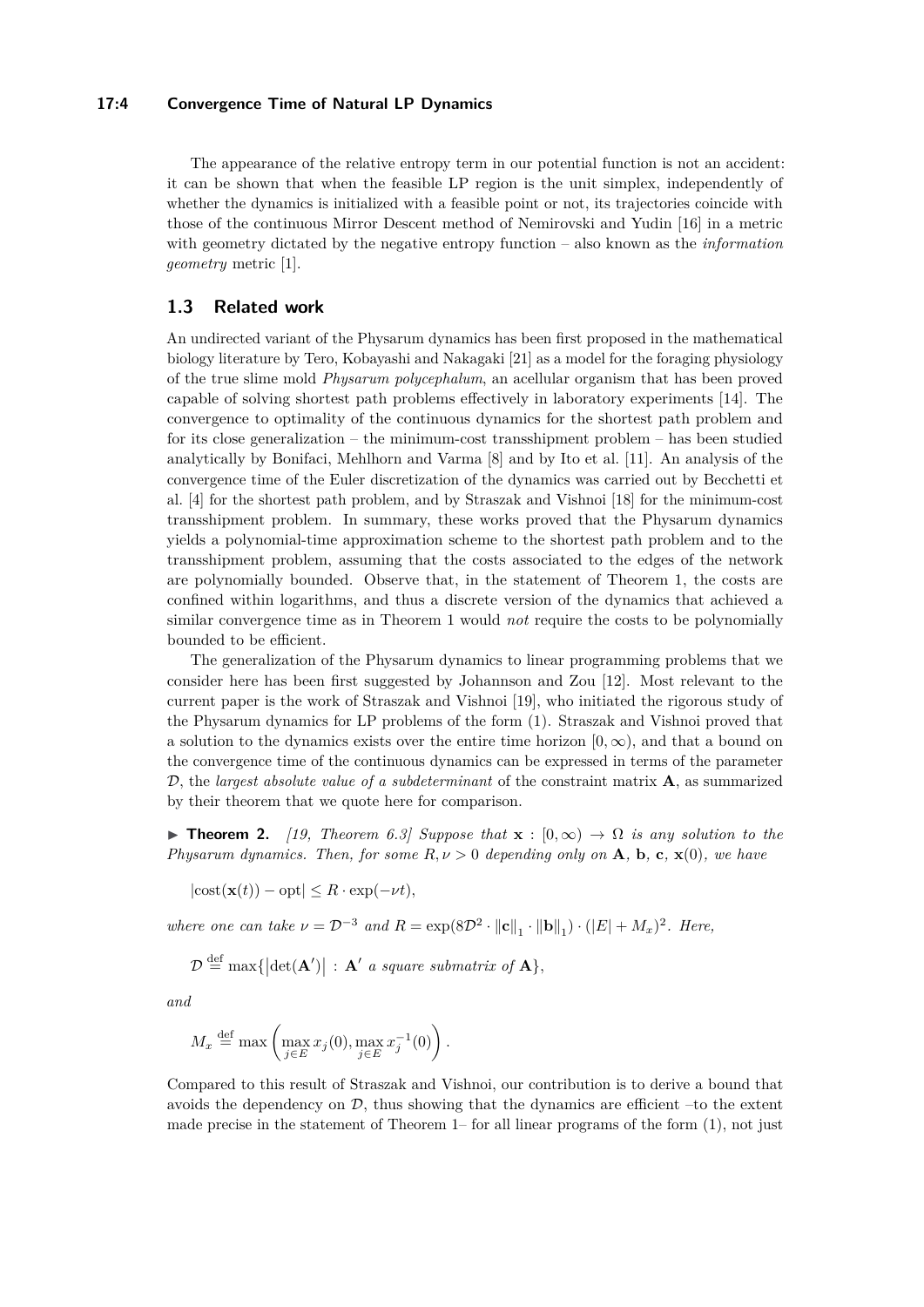#### **V. Bonifaci 17:5**

for those with special constraint matrices. Note that, in general, the bounds of Theorem [1](#page-2-1) and [2](#page-3-0) are incomparable: for a fixed relative error  $\epsilon$ , the time for convergence guaranteed by Theorem [1](#page-2-1) scales polynomially in the input encoding length, while Theorem [2](#page-3-0) only yields an exponential dependence; on the other hand, for a fixed input, Theorem [2](#page-3-0) achieves a polynomial dependence on  $\log(1/\epsilon)$  (by taking  $t \gg \mathcal{D}^3$ ), while this is  $O(1/\epsilon)$  in Theorem [1.](#page-2-1) It is known that a simultaneous polynomial dependence on  $\log(1/\epsilon)$  and on the input length cannot be achieved [\[18,](#page-11-9) Appendix B].

As mentioned in the introduction, several convex optimization methods can be interpreted as discretizations of ordinary differential equation systems: for example, the Interior Point method [\[3,](#page-11-13) [13\]](#page-11-14) and the Mirror Descent method [\[16,](#page-11-16) Chapter 3]. Straszak and Vishnoi [\[19\]](#page-11-11) proved that the Physarum dynamics with feasible start can be interpreted as natural gradient descent in an appropriate information metric. Amari [\[1\]](#page-10-1) gives an overview of natural gradient methods in the context of information geometry; see also Raskutti and Mukherjee [\[17\]](#page-11-19).

## **1.4 Organization of the paper**

The remainder of the paper is organized as follows. In Section [2](#page-4-0) we prove some basic facts about the Physarum dynamics, including an alternative characterization of the vector  $\mathbf{q} \in \mathbb{R}^E$ defined in Section [1.1.](#page-1-1) In Section [3](#page-6-0) we discuss the time of convergence to the feasible region of the LP and prove that the set of feasible LP solutions is an invariant set for the dynamics. In Section [4](#page-6-1) we consider the time evolution of the cost of a feasible solution and prove our main result, Theorem [1.](#page-2-1) We summarize and discuss our findings in Section [5.](#page-10-2)

# <span id="page-4-0"></span>**2 Basic properties of the dynamics**

## **2.1 Notation**

In the paper we reserve boldface symbols for vectors or matrices and non-boldface symbols for scalars or sets. We use the standard norms: for example, for  $\mathbf{v} \in \mathbb{R}^n$ :  $\|\mathbf{v}\|_1 \stackrel{\text{def}}{=} \sum_{i=1}^n |v_i|$ ,  $\|\mathbf{v}\|_2 \stackrel{\text{def}}{=} (\sum_{i=1}^n v_i^2)^{1/2}$ . With the notation  $\mathbf{Diag}((d_i)_{i=1}^n)$  we mean the  $n \times n$  diagonal matrix with *d<sup>i</sup>* as the *i*th term on the main diagonal.

For the whole paper, the linear program  $(1)$  is fixed, in other words the triple  $(A, b, c)$  is fixed. Whenever the matrices or vectors  $\mathbf{C} = \mathbf{Diag}((x_j/c_j)_{j \in E})$ ,  $\mathbf{L} = \mathbf{ACA}^\top$ ,  $\mathbf{p} = \mathbf{L}^{-1}\mathbf{b}$ , or  $\mathbf{q} = \mathbf{CA}^\top \mathbf{p}$  appear, they should be understood as computed with respect to a point  $\mathbf{x} \in \mathbb{R}^E_{>0}$ . As  $\mathbf{x} = \mathbf{x}(t)$  evolves in time with the dynamics [\(3\)](#page-2-0), the former quantities are time-varying as well. The quantity  $\mathcal{E} \stackrel{\text{def}}{=} \mathbf{q}^\top \mathbf{R} \mathbf{q}$  is called the *energy* of the vector **q**.

For a strictly convex and differentiable function  $\psi : \Omega \to \mathbb{R}$ , the *Bregman divergence* under  $\psi$  is the function

$$
D_{\psi}(\mathbf{x}', \mathbf{x}) \stackrel{\text{def}}{=} \psi(\mathbf{x}') - \psi(\mathbf{x}) - \nabla \psi(\mathbf{x})^{\top} \cdot (\mathbf{x}' - \mathbf{x}),
$$

where  $\mathbf{x}'$ ,  $\mathbf{x} \in \Omega$ . The Bregman divergence is in general not symmetric, but it is nonnegative and satisfies  $D_{\psi}(\mathbf{x}', \mathbf{x}) = 0$  if  $\mathbf{x}' = \mathbf{x}$ . The *Legendre dual* of  $\psi$  is the function  $\psi^* : \mathbb{R}^E \to \mathbb{R}$ defined by

$$
\psi^{\star}(\mathbf{y}) \stackrel{\text{def}}{=} \sup_{\mathbf{x} \in \mathbb{R}^E} (\mathbf{x}^{\top}\mathbf{y} - \psi(\mathbf{x})),
$$

Note that a vector  $\mathbf{x} \in \Omega$  is a maximizer of  $\mathbf{x}^\top \mathbf{y} - \psi(\mathbf{x})$  iff  $\mathbf{y} = \nabla \psi(\mathbf{x})$ .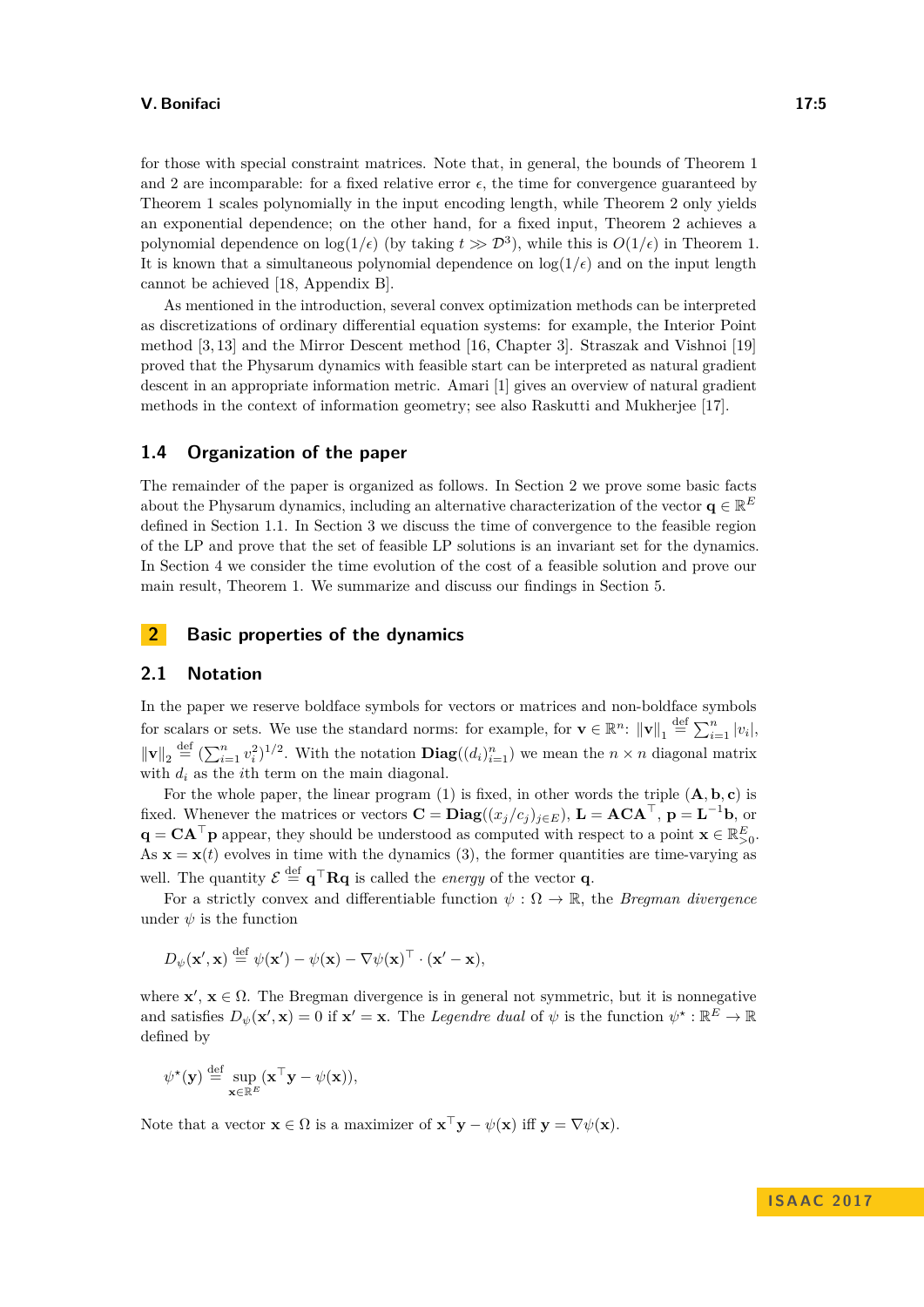#### **17:6 Convergence Time of Natural LP Dynamics**

## <span id="page-5-0"></span>**2.2 Intuition: The network case**

The interpretation of the dynamics defined in Section [1.1](#page-1-1) in the case where the constraint matrix is a network matrix is particularly appealing, as most of the statements below have physical interpretations in that case. Indeed, when **A** is derived from the (signed) node-edge incidence matrix of a graph with node set  $N$  and edge set  $E^{-1}$  $E^{-1}$  $E^{-1}$ , the dynamics [\(3\)](#page-2-0) have a natural interpretation in terms of electrical networks: the vector **b** prescribes the external in-flow of current at each node, the matrix **L** is the (reduced) graph Laplacian, the vector **p** defines the Kirchhoff node potentials, the vector **q** is the electrical flow, and  $\mathcal{E}$  is the energy dissipation (per unit time) of the network. In this context, Lemma [3](#page-5-2) below is nothing but the *principle of least action* for electrical networks, also known as Thomson's principle, stating that the electrical flow is the feasible flow that minimizes energy dissipation [\[6,](#page-11-20) Theorem IX.2]. The duality relation [\(5\)](#page-5-3) becomes Ohm's law. Proposition [4](#page-6-2) is the conservation of energy principle, stating that if one replaces a network with a current source  $s$  and a sink  $\bar{s}$ with a single wire whose resistance is the effective resistance of the network, then the total energy in the system does not change [\[6,](#page-11-20) Theorem IX.3]. Proposition [5](#page-6-3) is known as Tellegen's theorem. Of course, the difference with classical circuit theory is that the resistor values are dynamically adjusted in response to the flow: the Physarum dynamics adjusts the edges' resistances  $c_j/x_j$ , by updating the  $x_j$  via [\(2\)](#page-2-2). In the network case, the dynamics converges to the solution of a minimum-cost transshipment problem with cost function prescribed by **c** and node demands/supplies prescribed by **b** (see for example [\[18,](#page-11-9) Theorem 1.2]). However, we remark that in the following statements we never require **A** to be derived from a network matrix: our results hold for any full-rank matrix.

## **2.3 Extremal properties**

We start by giving an alternative characterization of the vector  $\mathbf{q} \stackrel{\text{def}}{=} \mathbf{CA}^\top \mathbf{L}^{-1} \mathbf{b}$ .

<span id="page-5-2"></span>**Example 12.** The vector  $q \in \mathbb{R}^E$  defined in Section [1.1](#page-1-1) equals the unique optimal solution to *the continuous quadratic optimization problem:*

<span id="page-5-4"></span>
$$
\min \mathbf{f}^\top \mathbf{R} \mathbf{f} \tag{4}
$$

<span id="page-5-3"></span>*s.t.* **Af** = **b***.*

 $\mathbf{R} \stackrel{\text{def}}{=} \mathbf{C}^{-1} \in \mathbb{R}^{E \times E}$  is the diagonal matrix with value  $r_j \stackrel{\text{def}}{=} c_j/x_j$  for the *j*-th element *of the main diagonal. Moreover,*

$$
\mathbf{R}\mathbf{q} = \mathbf{A}^{\top}\mathbf{p}.\tag{5}
$$

**Proof.** To establish [\(5\)](#page-5-3), simply left-multiply with **R** the identity  $\mathbf{q} = \mathbf{CA}^{\top}\mathbf{p}$ . It remains to establish the first part of the claim. Since the objective function in [\(4\)](#page-5-4) is strictly convex, the problem has a unique optimal point. Consider any feasible point **f**, and define  $\mathbf{g} = \mathbf{f} - \mathbf{q}$ . Then  $\mathbf{Ag} = \mathbf{b} - \mathbf{b} = \mathbf{0}$  and hence

$$
\mathbf{f}^\top \mathbf{R} \mathbf{f} = (\mathbf{q} + \mathbf{g})^\top \mathbf{R} (\mathbf{q} + \mathbf{g}) = \mathbf{q}^\top \mathbf{R} \mathbf{q} + 2 \mathbf{g}^\top \mathbf{R} \mathbf{q} + \mathbf{g}^\top \mathbf{R} \mathbf{g} \ge \mathbf{q}^\top \mathbf{R} \mathbf{q},
$$

since  $\mathbf{g}^\top \mathbf{R} \mathbf{g} \geq 0$  and  $\mathbf{g}^\top \mathbf{R} \mathbf{q} = \mathbf{g}^\top \mathbf{A}^\top \mathbf{p} = (\mathbf{A}\mathbf{g})^\top \mathbf{p} = \mathbf{0}^\top \mathbf{p} = 0$ . Therefore, the objective function value of any feasible point **f** is at least as large as the objective function value of  $\mathbf{q}$ .

<span id="page-5-1"></span><sup>1</sup> More precisely, since we stipulated that **A** should be full rank, we omit from *N* one of the nodes and omit the corresponding row from **A**; this corresponds to "grounding" the potential value of this node to zero.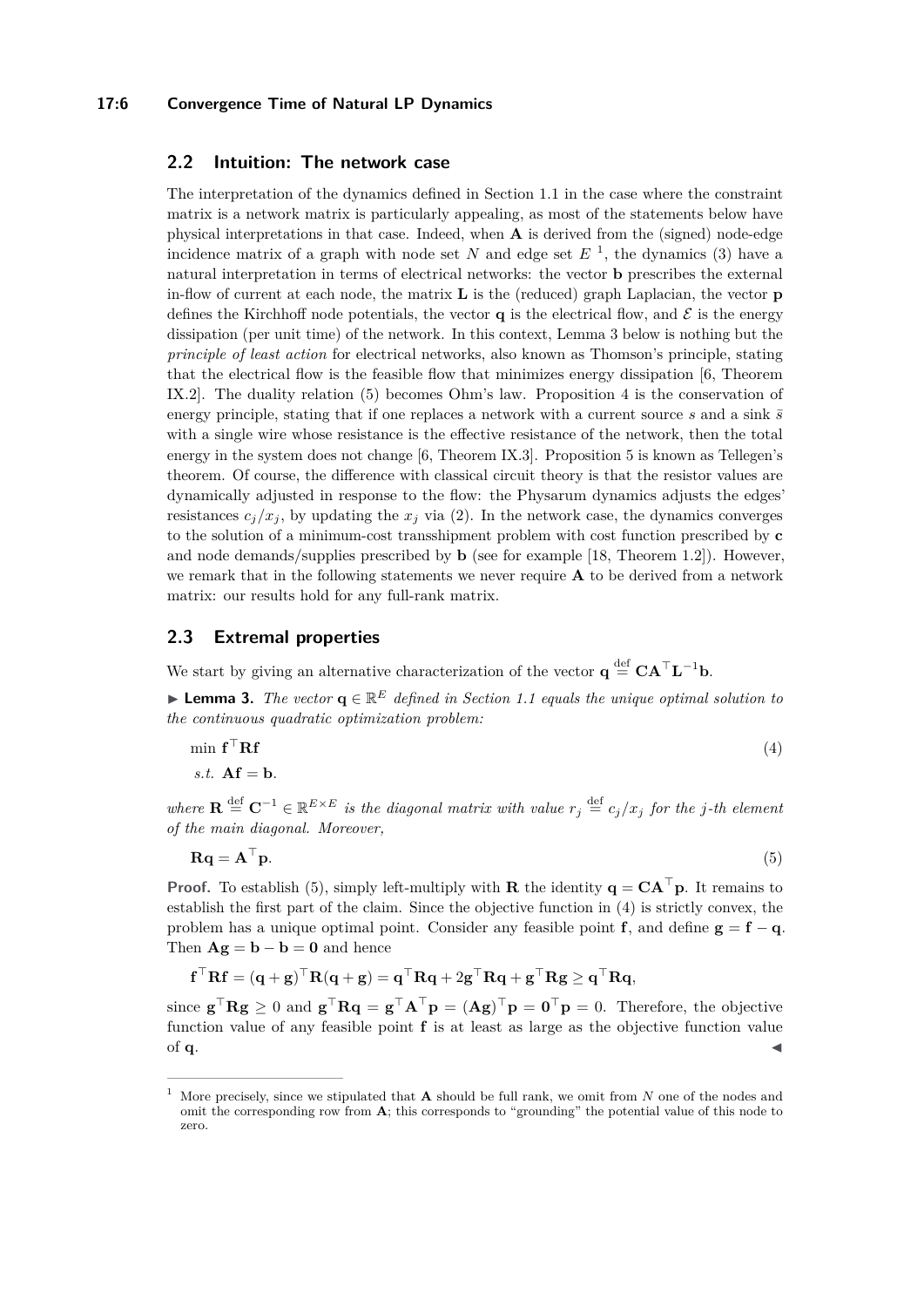<span id="page-6-2"></span>▶ Proposition 4.  $\mathcal{E} = \mathbf{b}^\top \mathbf{L}^{-1} \mathbf{b} = \mathbf{p}^\top \mathbf{L} \mathbf{p}$ .

Proof. 
$$
\mathbf{q}^\top \mathbf{R} \mathbf{q} = (\mathbf{b}^\top \mathbf{L}^{-1} \mathbf{A} \mathbf{C}) \mathbf{R} (\mathbf{C} \mathbf{A}^\top \mathbf{L}^{-1} \mathbf{b}) = (\mathbf{b}^\top \mathbf{L}^{-1}) (\mathbf{A} \mathbf{C} \mathbf{A}^\top) (\mathbf{L}^{-1} \mathbf{b}) =
$$
 $= \mathbf{p}^\top \mathbf{L} \mathbf{p}.$ 

<span id="page-6-3"></span> $\blacktriangleright$  **Proposition 5.** *Let* **f** *satisfy*  $\mathbf{A}$ **f** = **b***. Then* 

<span id="page-6-6"></span>
$$
\mathbf{f}^\top \mathbf{A}^\top \mathbf{p}(t) = \mathcal{E}(t). \tag{6}
$$

**Proof.** Since  $\mathbf{A} \mathbf{f} = \mathbf{b}$ , we have  $\mathbf{p}^\top \mathbf{A} \mathbf{f} = \mathbf{p}^\top \mathbf{b} = \mathbf{p}^\top \mathbf{L} \mathbf{p} = \mathcal{E}$ . The last equality is due to Proposition [4.](#page-6-2)

## <span id="page-6-0"></span>**3 Convergence to the feasible region**

In this section we discuss the time of convergence to the feasible region  $\mathbf{A}\mathbf{x} = \mathbf{b}$ . In particular, we aim to show that feasibility is invariant under the dynamics: a feasible starting point remains feasible at all times. It turns out that a stronger property holds: the Euclidean norm of the "infeasibility error"  $e \stackrel{\text{def}}{=} Ax - b$  approaches zero exponentially fast (Lemma [7\)](#page-6-4).

## <span id="page-6-5"></span> $\triangleright$  **Proposition 6.**  $A\dot{x} = b - Ax$ *.*

**Proof.** Using the definition of the dynamics [\(3\)](#page-2-0),  $\mathbf{A}\dot{\mathbf{x}} = \mathbf{A}\mathbf{C}\mathbf{A}^{\top}\mathbf{L}^{-1}\mathbf{b} - \mathbf{A}\mathbf{x} = \mathbf{L}\mathbf{L}^{-1}\mathbf{b} - \mathbf{A}\mathbf{x} =$ **b** − **A**x*.*  $\triangleleft$ 

<span id="page-6-4"></span>**► Lemma 7.** *Let*  $e(t) \stackrel{\text{def}}{=} Ax(t) - b$ *. Then*  $||e(t)||_2 = ||e(0)||_2 \exp(-t)$  *for any*  $t > 0$ *. In particular, if*  $\mathbf{A}\mathbf{x}(0) = \mathbf{b}$  *then*  $\mathbf{A}\mathbf{x}(t) = \mathbf{b}$  *for all*  $t > 0$ *.* 

**Proof.** We have

$$
\frac{d}{dt} ||\mathbf{e}||_2^2 = \frac{d}{dt} (\mathbf{A}\mathbf{x} - \mathbf{b})^\top (\mathbf{A}\mathbf{x} - \mathbf{b}) = \frac{d}{dt} (\mathbf{x}^\top \mathbf{A}^\top \mathbf{A}\mathbf{x} - 2\mathbf{b}^\top \mathbf{A}\mathbf{x} + \mathbf{b}^\top \mathbf{b}) =
$$
\n
$$
= 2\mathbf{x}^\top \mathbf{A}^\top \mathbf{A}\dot{\mathbf{x}} - 2\mathbf{b}^\top \mathbf{A}\dot{\mathbf{x}} = 2(\mathbf{x}^\top \mathbf{A}^\top - \mathbf{b}^\top) \mathbf{A}\dot{\mathbf{x}} = -2 ||\mathbf{e}||_2^2,
$$

where we used Proposition [6.](#page-6-5) Solution of the differential equation above yields  $\|\mathbf{e}(t)\|_2^2 =$  $\|\mathbf{e}(0)\|_2^2 \exp(-2t)$ . Taking square roots yields the claim.

# <span id="page-6-1"></span>**4 Convergence in cost value**

To analyze the convergence in cost values, and eventually prove Theorem [1,](#page-2-1) it will be useful to consider normalized versions of the candidate solution **x**(*t*) and of the optimal vector  $\mathbf{x}^*$ . For any  $j \in E$ , let  $\xi_j(t) \stackrel{\text{def}}{=} c_j x_j(t) / \text{cost}(\mathbf{x}(t))$ ,  $\xi_j^* \stackrel{\text{def}}{=} c_j x_j^* / \text{opt}$ . Then, by construction,  $\mathbf{1}^\top \boldsymbol{\xi}^* = \mathbf{1}^\top \boldsymbol{\xi}(t) = 1, \, \boldsymbol{\xi}(t) > 0$  and  $\boldsymbol{\xi}^* \geq 0$ , so  $\boldsymbol{\xi}(t)$  and  $\boldsymbol{\xi}^*$  can be interpreted as probability distributions over *E*. The *relative entropy* of  $\xi^*$  with respect to  $\xi$ , or *Kullback-Leibler divergence*  $KL(\xi^*, \xi(t))$ , is defined as:

$$
\mathrm{KL}(\xi^*, \xi(t)) \stackrel{\mathrm{def}}{=} \sum_{j \in E} \xi_j^* \ln \frac{\xi_j^*}{\xi_j(t)}.
$$

The KL divergence is the Bregman divergence of the negative entropy function  $\mathbf{x} \mapsto$  $\sum_j x_j \ln x_j$ ; it is always nonnegative, and it is zero iff  $\boldsymbol{\xi}^* = \boldsymbol{\xi}(t)$  (see for example [\[1,](#page-10-1) Chapter 1]).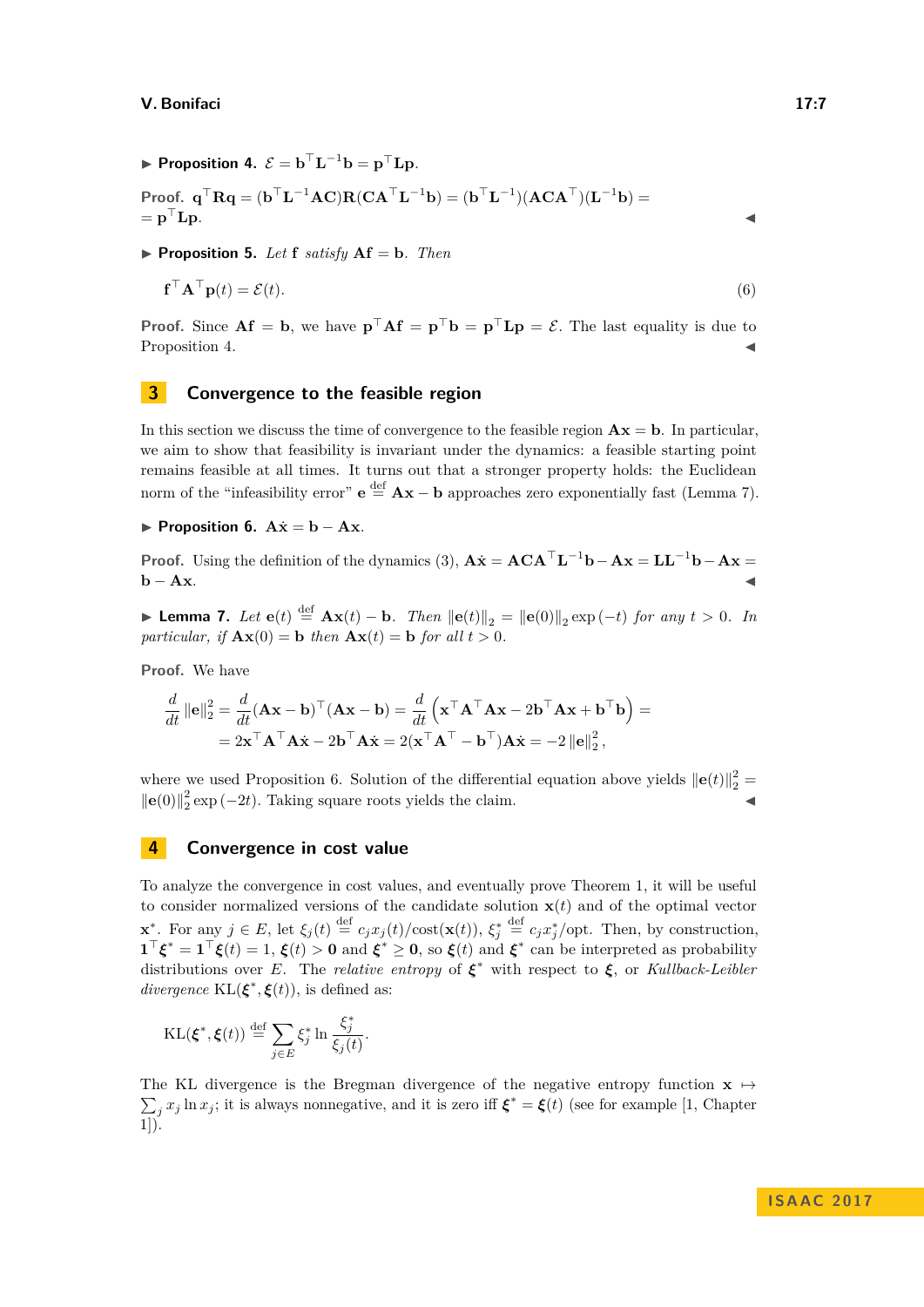#### **17:8 Convergence Time of Natural LP Dynamics**

<span id="page-7-0"></span>We can now define the potential function that is central to our analysis. Let

$$
\Phi(t) \stackrel{\text{def}}{=} \ln \frac{\text{cost}(\mathbf{x}(t))}{\text{opt}} + \text{KL}(\xi^*, \xi(t)).
$$
\n(7)

Note that the first term is nonnegative whenever  $\mathbf{x}(t)$  is feasible for the LP, and the second term is always nonnegative. Similar to previous analysis of Physarum dynamics based on potential functions [\[4,](#page-11-6) [18,](#page-11-9) [19\]](#page-11-11), the potential function  $\Phi$  contains a term that depends on the cost of the candidate solution **x**, and an "entropic barrier" term that captures the geometry of the feasible region: in particular, the second term penalizes distributions that get too close to the boundary of the positive orthant whenever the corresponding coordinate of the optimal solution is not on the boundary (that is,  $\xi_j(t) \approx 0$  but  $\xi_j^* > 0$ ). A difference with respect to previous papers is that the potential function [\(7\)](#page-7-0) is dimensionless, which is natural since our aim is to bound the relative, rather than absolute, approximation error.

To proceed further, we study the evolution of the potential function over time. We start by bounding the derivative of various terms that compose it.

<span id="page-7-4"></span>► **Lemma 8.** *For any*  $\mathbf{x}(t) \in \mathbb{R}_{>0}^E$ ,

<span id="page-7-2"></span>
$$
\frac{d}{dt} \ln \frac{\text{cost}(\mathbf{x}(t))}{\text{opt}} \le \left(\frac{\mathcal{E}(t)}{\text{cost}(\mathbf{x}(t))}\right)^{1/2} - 1.
$$
\n(8)

**Proof.**

$$
\frac{d}{dt} \ln \frac{\text{cost}(\mathbf{x})}{\text{opt}} = \frac{\frac{d}{dt} \text{cost}(\mathbf{x})}{\text{cost}(\mathbf{x})} = \frac{\mathbf{c}^\top \dot{\mathbf{x}}}{\text{cost}(\mathbf{x})}
$$
\n
$$
\stackrel{(2)}{=} \frac{\mathbf{c}^\top (\mathbf{q} - \mathbf{x})}{\text{cost}(\mathbf{x})} = \frac{\mathbf{c}^\top \mathbf{q}}{\text{cost}(\mathbf{x})} - 1
$$
\n
$$
\stackrel{(*)}{=} \frac{\sum_{j \in E} r_j q_j x_j}{\text{cost}(\mathbf{x})} - 1
$$
\n
$$
\stackrel{(**)}{\leq} \frac{\left(\sum_{j \in E} r_j q_j^2\right)^{1/2} \left(\sum_{j \in E} r_j x_j^2\right)^{1/2}}{\text{cost}(\mathbf{x})} - 1
$$
\n
$$
= \frac{(\mathcal{E} \cdot \text{cost}(\mathbf{x}))^{1/2}}{\text{cost}(\mathbf{x})} - 1,
$$

where in the third equality we used the definition of the dynamics, in (\*) we used  $r_j = c_j/x_j$ , and in (\*\*) we used the Cauchy-Schwarz inequality. For the last equality, we used the definition of the energy  $\mathcal{E} = \mathbf{q}^\top \mathbf{R} \mathbf{q}$  and (once more) the fact  $r_j = c_j/x_j$ .

The following lemma is instrumental in bounding the time derivative of the KL divergence term in [\(7\)](#page-7-0).

<span id="page-7-3"></span>
$$
\blacktriangleright \textbf{Lemma 9. For any } \mathbf{x}(t) \in \mathbb{R}_{>0}^E,
$$

<span id="page-7-1"></span>
$$
\frac{d}{dt} \sum_{j \in E} \frac{c_j x_j^*}{\rho p t} \ln \frac{x_j^*}{x_j(t)} = 1 - \frac{\mathcal{E}(t)}{\rho p t}.
$$
\n(9)

**Proof.** We start by computing

$$
\sum_j \frac{c_j}{\mathrm{opt}} x_j^* \ln \frac{x_j^*}{x_j} = -\frac{1}{\mathrm{opt}} \sum_j c_j x_j^* \ln x_j + \frac{1}{\mathrm{opt}} \sum_j c_j x_j^* \ln x_j^*.
$$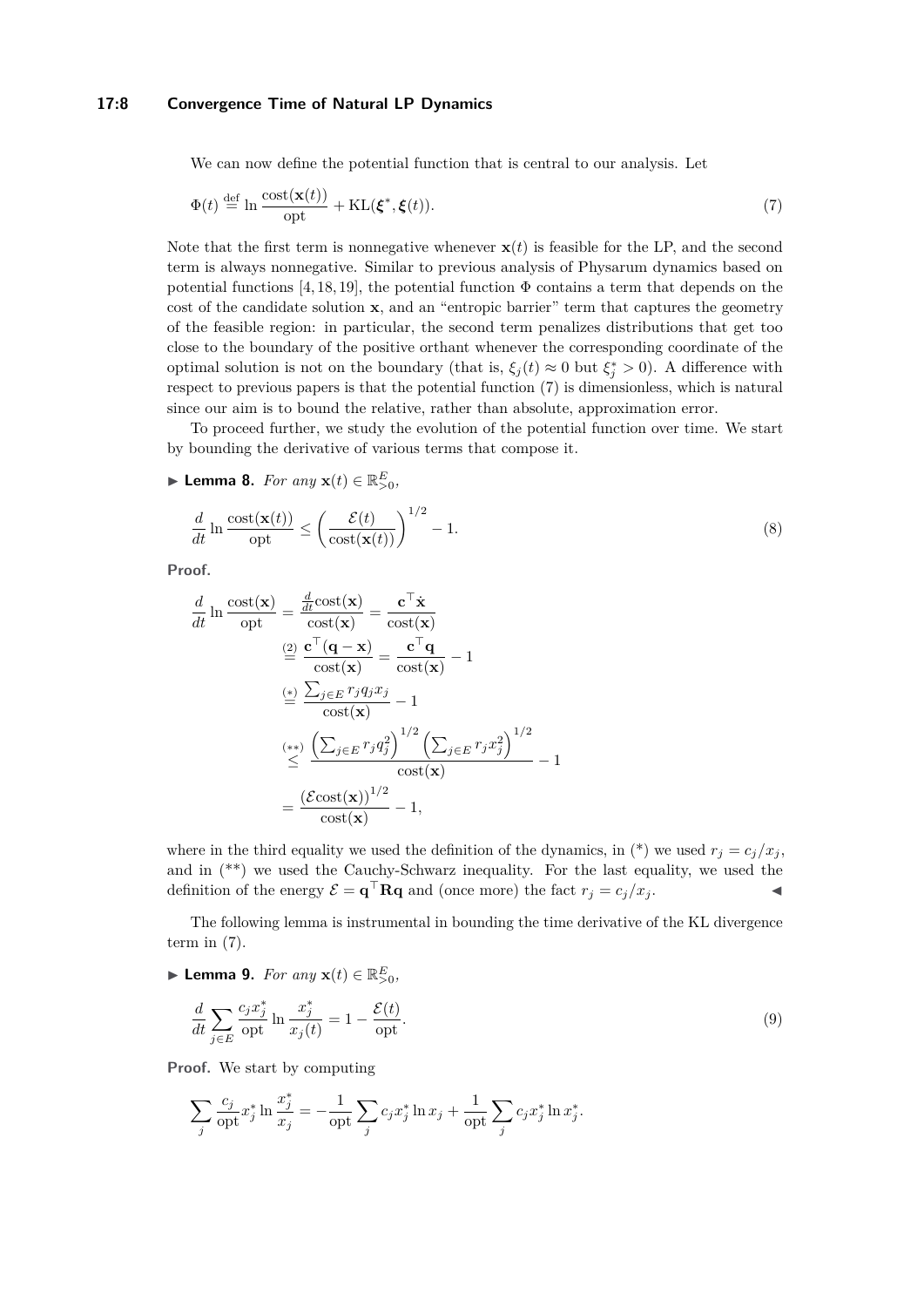## **V. Bonifaci 17:9**

The second term above is constant, so

$$
\frac{d}{dt} \sum_{j} \frac{c_j}{\text{opt}} x_j^* \ln \frac{x_j^*}{x_j} = -\frac{1}{\text{opt}} \sum_{j} c_j x_j^* \frac{\dot{x}_j}{x_j} =
$$
\n
$$
= -\frac{1}{\text{opt}} \sum_{j} c_j x_j^* \frac{q_j - x_j}{x_j} =
$$
\n
$$
= 1 - \frac{1}{\text{opt}} \sum_{j} r_j q_j x_j^* =
$$
\n
$$
= 1 - \frac{1}{\text{opt}} \mathbf{x}^{* \top} \mathbf{R} \mathbf{q} =
$$
\n
$$
\stackrel{(5)}{=} 1 - \frac{1}{\text{opt}} \mathbf{x}^{* \top} \mathbf{A}^{\top} \mathbf{p} =
$$
\n
$$
\stackrel{(6)}{=} 1 - \frac{\mathcal{E}}{\text{opt}}.
$$

We used [\(5\)](#page-5-3) (Lemma [3\)](#page-5-2) and the alternative characterization of the energy [\(6\)](#page-6-6) given by Proposition [5.](#page-6-3)

<span id="page-8-0"></span>► **Lemma 10.** *For any*  $\mathbf{x}(t) \in \mathbb{R}_{>0}^E$ ,

$$
\frac{d}{dt}\mathrm{KL}(\boldsymbol{\xi}^*, \boldsymbol{\xi}(t)) \le \left(\frac{\mathcal{E}(t)}{\mathrm{cost}(\mathbf{x}(t))}\right)^{1/2} - \frac{\mathcal{E}(t)}{\mathrm{opt}}.
$$

**Proof.**

$$
\frac{d}{dt} \sum_{j} \frac{c_j x_j^*}{\rho p t} \ln \frac{c_j x_j^* / \rho p t}{c_j x_j / \text{cost}(\mathbf{x})} = \frac{d}{dt} \sum_{j} \frac{c_j x_j^*}{\rho p t} \ln \frac{x_j^*}{x_j} + \frac{d}{dt} \sum_{j} \frac{c_j x_j^*}{\rho p t} \ln \frac{\text{cost}(\mathbf{x})}{\rho p t}
$$
\n
$$
\stackrel{\text{(9)}}{=} 1 - \frac{\mathcal{E}}{\rho p t} + \frac{d}{dt} \ln \frac{\text{cost}(\mathbf{x})}{\rho p t} \cdot 1
$$
\n
$$
\stackrel{\text{(8)}}{\leq} 1 - \frac{\mathcal{E}}{\rho p t} + \left(\frac{\mathcal{E}}{\text{cost}(\mathbf{x})}\right)^{1/2} - 1
$$
\n
$$
= \left(\frac{\mathcal{E}}{\text{cost}(\mathbf{x})}\right)^{1/2} - \frac{\mathcal{E}}{\rho p t}.
$$

In the second equality we used Lemma [9;](#page-7-3) for the inequality we applied Lemma [8.](#page-7-4)  $\blacksquare$ 

We are ready to prove that the more expensive a solution is, the more the potential function has to decrease.

<span id="page-8-1"></span>**► Lemma 11.** *If*  $\text{cost}(\mathbf{x}(t)) \geq (1+\epsilon)^2 \text{opt for some } \epsilon \in (0,1/2)$ *, then*  $(d/dt)\Phi(t) \leq -\epsilon/2$ *.* **Proof.** Let  $\gamma \stackrel{\text{def}}{=} \mathcal{E}/\text{opt}$  and  $\delta \stackrel{\text{def}}{=} 1/(1+\epsilon)$ . Combining Lemma [8](#page-7-4) and Lemma [10](#page-8-0) yields

$$
\frac{d}{dt}\Phi(t) = 2\left(\frac{\mathcal{E}}{\text{cost}(\mathbf{x})}\right)^{1/2} - 1 - \frac{\mathcal{E}}{\text{opt}}
$$

$$
\stackrel{(*)}{\leq} 2\delta\gamma^{1/2} - 1 - \gamma =
$$

$$
= -2(1 - \delta)\gamma^{1/2} - (1 - \gamma^{1/2})^2,
$$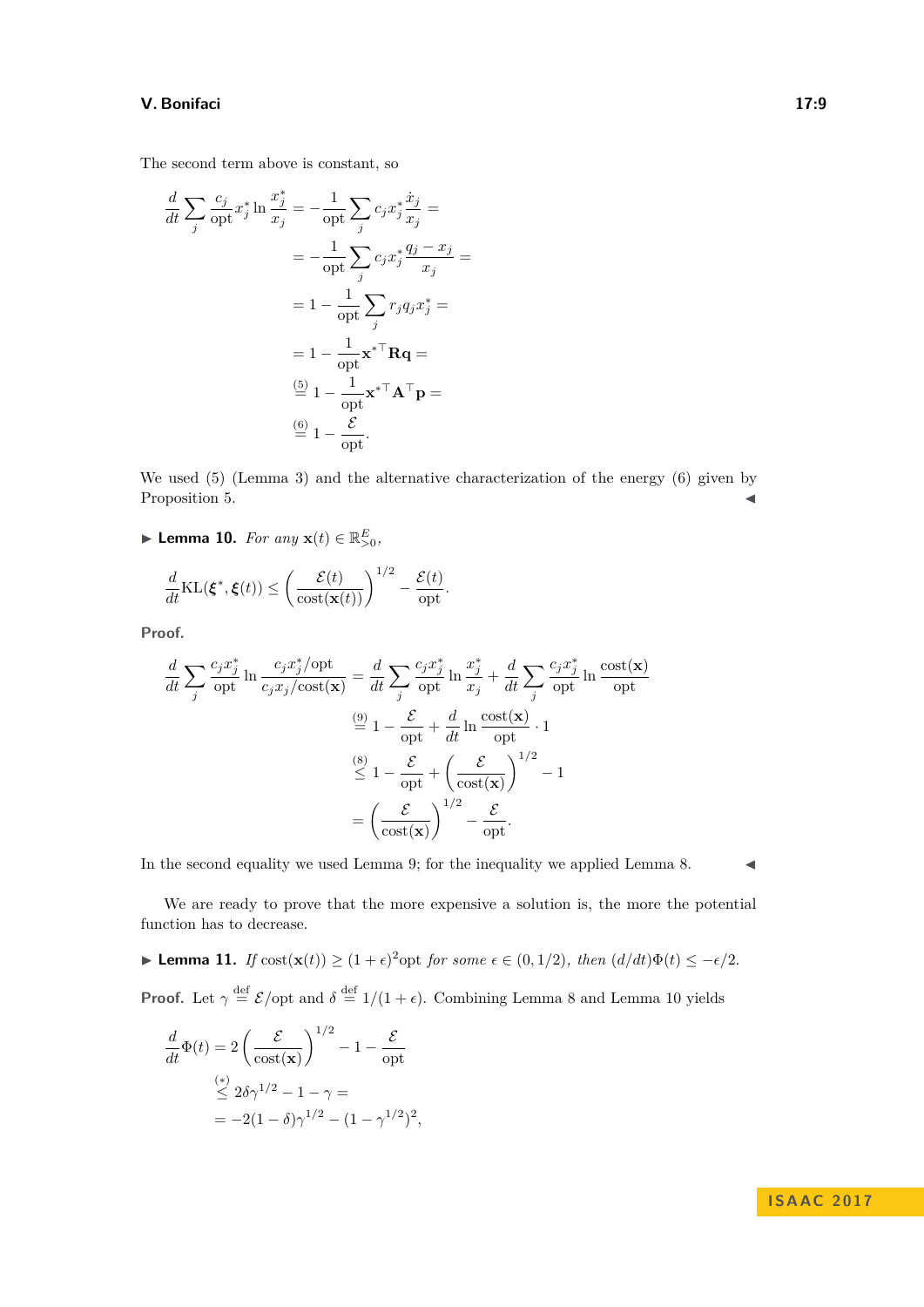#### **17:10 Convergence Time of Natural LP Dynamics**

where in (\*) we used the assumption  $cost(\mathbf{x}) \geq (1+\epsilon)^2 opt$ . Note that both summands in the last expression are negative. We distinguish two cases. If  $(1 - \gamma^{1/2})^2 \ge \epsilon/2$ , then by ignoring the first summand above we obtain

$$
\frac{d}{dt}\Phi\leq -(1-\gamma^{1/2})^2\leq -\epsilon/2,
$$

which proves the claim. Otherwise, if  $(1 - \gamma^{1/2})^2 < \epsilon/2$ , then  $\gamma^{1/2} > 1 - (\epsilon/2)^{1/2}$  and by ignoring the second summand we obtain

$$
\frac{d}{dt}\Phi \le -2(1-\delta)(1-(\epsilon/2)^{1/2}) \le -2 \cdot \frac{1-(\epsilon/2)^{1/2}}{1+\epsilon} \epsilon \le -2\frac{1/2}{3/2}\epsilon < -\epsilon/2.
$$

The next lemma ensures that, for feasible solutions, the energy is always a valid lower bound on the cost.

#### <span id="page-9-0"></span>▶ **Lemma 12.** *Suppose*  $\mathbf{x}(t) \geq 0$ ,  $\mathbf{A}\mathbf{x}(t) = \mathbf{b}$ *. Then*  $\mathcal{E}(t) \leq \text{cost}(\mathbf{x}(t))$ *.*

**Proof.** By the assumption,  $\mathbf{x}(t)$  is a feasible LP solution. By Lemma [3,](#page-5-2)  $\mathbf{q}(t)$  is a minimizer of the quadratic form  $f^{\top}Rf$  among all vectors f satisfying  $Af = b$ . One possible such vector is **x**. Thus,

$$
\mathcal{E} = \mathbf{q}^\top \mathbf{R} \mathbf{q} \le \mathbf{x}^\top \mathbf{R} \mathbf{x} = \sum_{j \in E} \frac{c_j}{x_j} x_j^2 = \text{cost}(\mathbf{x}).\tag{10}
$$

As a corollary, by Lemma [8](#page-7-4) the cost of a feasible solution does not increase over time.

<span id="page-9-1"></span>▶ **Corollary 13.** *Suppose*  $\mathbf{x}(t) \geq 0$ ,  $\mathbf{A}\mathbf{x}(t) = \mathbf{b}$ *. Then*  $(d/dt)\text{cost}(\mathbf{x}(t)) \leq 0$ *.* 

Proof. Combine Lemma [12](#page-9-0) and Lemma [8.](#page-7-4)

All ingredients are now into place to derive our main claim, from which Theorem [1](#page-2-1) will directly follow.

<span id="page-9-2"></span> $\triangleright$  **Theorem 14.** *Suppose*  $\mathbf{x}(0) > 0$ ,  $\mathbf{A}\mathbf{x}(0) = \mathbf{b}$ *. Then* (a)  $\mathbf{x}(t)$  *is feasible for LP* [\(1\)](#page-1-0) *for any*  $t \geq 0$ *;* **(b)** cost $(\mathbf{x}(t)) \leq (1 + \epsilon)$ opt *for all* 

$$
t \geq \frac{\Phi(0)}{\epsilon/6} = \frac{6}{\epsilon} \bigg( \ln \frac{\mathrm{cost}(\mathbf{x}(0))}{\mathrm{opt}} + \mathrm{KL}(\xi^*, \xi(0)) \bigg).
$$

**Proof.** By assumption, we start with a feasible initial solution  $\mathbf{x}(0)$ , thus by Lemma [7](#page-6-4) the solution  $\mathbf{x}(t)$  stays feasible for all  $t \geq 0$ ; this proves point (a). By Corollary [13,](#page-9-1) the cost of  $\mathbf{x}(t)$  can only decrease as *t* increases. To prove point (b), assume, by contradiction, that cost( $\mathbf{x}(t_0)$ ) is larger than  $(1 + \epsilon)$ opt for some  $t_0$  that is larger than  $\Phi(0)/(\epsilon/6)$ . By Lemma [11,](#page-8-1)  $(d/dt)\Phi(t) \leq -\epsilon/6$  for all *t* such that

$$
cost(\mathbf{x}(t)) \ge (1 + \epsilon)opt = (1 + 3\epsilon')opt \ge (1 + \epsilon')^2 opt,
$$

where  $\epsilon' \stackrel{\text{def}}{=} \epsilon/3$ . In particular,  $(d/dt)\Phi(t) \le -\epsilon/6$  would hold for all  $t \in [0, t_0]$ . This implies the desired contradiction, since  $\Phi(t_0) = \Phi(0) + \int_0^{t_0} \frac{d}{dt} \Phi(t) \leq \Phi(0) - (\epsilon/6)t_0$  would have to be negative. This is impossible since  $\mathbf{x}(t)$  is feasible at all times and thus  $\Phi(t)$  is nonnegative for all  $t$ .

 $\blacktriangleleft$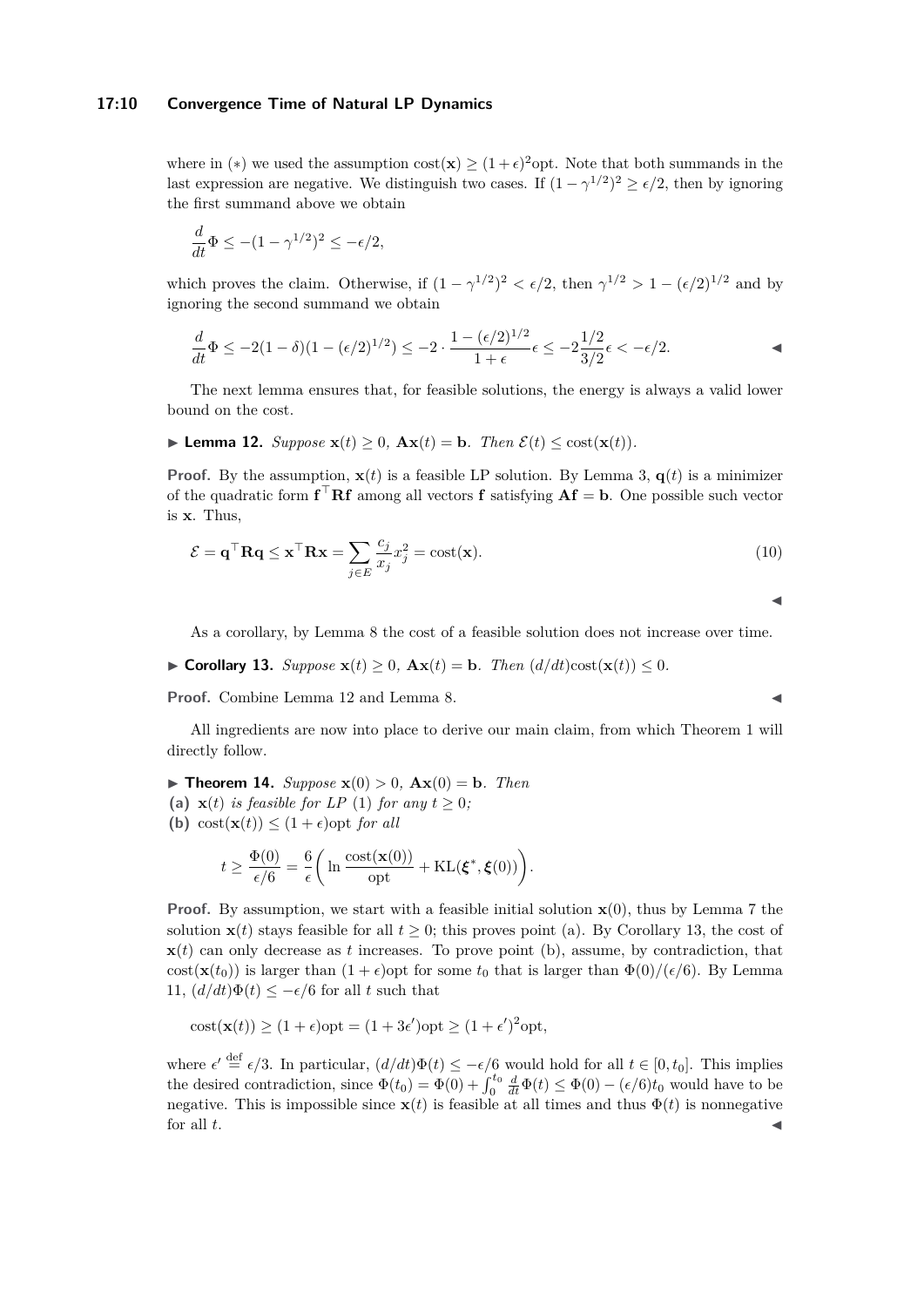#### **V. Bonifaci 17:11**

**Proof of Theorem [1.](#page-2-1)** Theorem [14](#page-9-2) already proves the first part of Theorem [1.](#page-2-1) For the second part, observe that if

$$
\mu \stackrel{\text{def}}{=} \max_{j \in E} \frac{x_j^*}{x_j(0)},
$$

then

$$
\begin{split} \text{KL}(\boldsymbol{\xi}^*, \boldsymbol{\xi}(t)) &= \sum_{j \in E} \frac{c_j x_j^*}{\text{opt}} \ln \frac{c_j x_j^* / \text{opt}}{c_j x_j / \text{cost}(\mathbf{x})} \\ &= \sum_j \frac{c_j x_j^*}{\text{opt}} \ln \frac{x_j^*}{x_j} + \sum_j \frac{c_j x_j^*}{\text{opt}} \ln \frac{\text{cost}(\mathbf{x})}{\text{opt}} \\ &\leq (\ln \mu) \cdot \sum_j \frac{c_j x_j^*}{\text{opt}} + \left(\ln \frac{\text{cost}(\mathbf{x})}{\text{opt}}\right) \cdot \sum_j \frac{c_j x_j^*}{\text{opt}} \\ &= \ln \mu + \ln \frac{\text{cost}(\mathbf{x})}{\text{opt}}. \end{split}
$$

Substitution in the bound of Theorem [14](#page-9-2) yields the claim.

<span id="page-10-2"></span>**5 Discussion**

We have shown that the Physarum dynamics converges fast for LP instances with positive costs when starting from a feasible point. More precisely, the convergence is inversely proportional in time and logarithmic on the ratio between the initial cost and the optimal one, and the ratio between coordinates of the initial vector and the optimal solution. This result avoids all dependence on the coefficients of the constraint matrix, as opposed to a previous bound which was polynomial in the maximum subdeterminant of this matrix.

We were able to study only the continuous variant of the dynamics and did not derive bounds for the discretized dynamics that could be deduced from it. However, the fact that the continuous dynamics has desirable properties and converges fast is often a solid indication that the resulting discrete algorithm might work well. Clearly, establishing this formally is a nontrivial task and improving the bounds of Straszak and Vishnoi [\[19\]](#page-11-11) for the discrete variant remains an important open question in this setting. Moreover, our argument relied on the assumption of a feasible starting point, which is most likely not required by the result. The main obstacle, from this point of view, is to appropriately replace Lemma [12.](#page-9-0)

We also observe that the dependence of accuracy in time has been proved to be at most of order  $t^{-1}$  in our analysis, whereas gradient methods for linear programming typically have worse bounds, of the order of  $t^{-1/2}$ . It would be interesting to know if such an improved rate can be maintained when performing a time-discretization of the dynamics. From a broader perspective, as pointed out in the introduction, a full characterization of the meta-algorithm behind the Physarum dynamics remains open.

**Acknowledgments.** The author would like to thank Kurt Mehlhorn for suggesting a shorter proof of Lemma [3.](#page-5-2)

**References**

<span id="page-10-1"></span>**<sup>1</sup>** S. Amari. *Information Geometry and Its Applications*. Springer, 2016.

<span id="page-10-0"></span>**<sup>2</sup>** S. Arora, E. Hazan, and S. Kale. The multiplicative weights update method: a metaalgorithm and applications. *Theory of Computing*, 8(1):121–164, 2012.